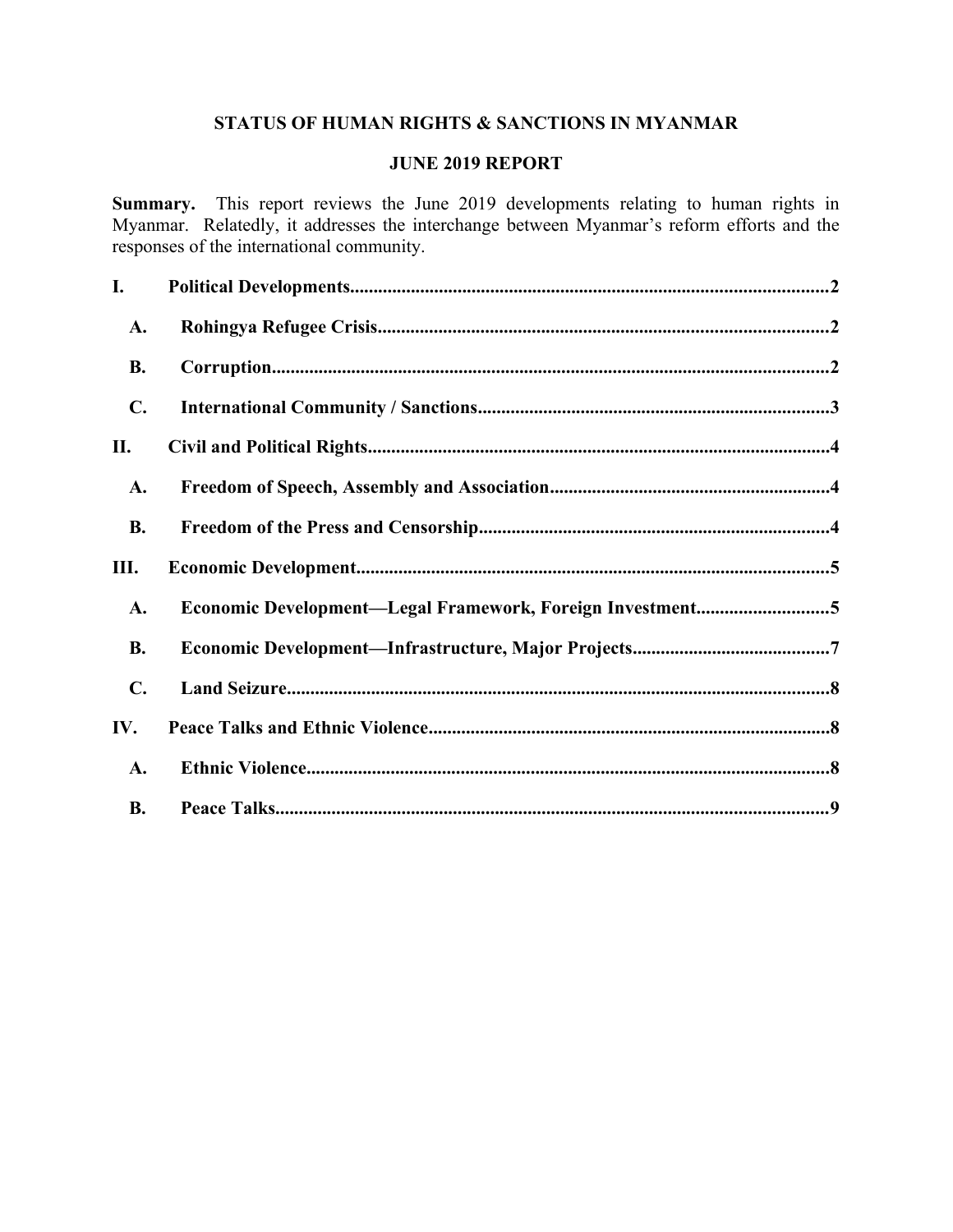## **I. Political Developments**

### <span id="page-1-2"></span><span id="page-1-0"></span>**A. Rohingya Refugee Crisis**

From June 20-23, the ten leaders of the Association of Southeast Asian Nations ("ASEAN") met at the 34<sup>th</sup> ASEAN Summit in Bangkok, Thailand. Prior to the summit, ASEAN's Emergency Response and Action Team ("ERAT") prepared a "preliminary needs assessment" on repatriation for the approximately one million Rohingya currently in Bangladesh.<sup>1</sup> According to Human Rights Watch, this report was developed without input from Rohingya refugees and does not condemn the Myanmar government's atrocities that led to the mass displacement.<sup>2</sup> Furthermore, the ERAT report, while focused on the issue of repatriation, does not identify the causes of the crisis that must be resolved before refugees may return to Myanmar safely and with dignity.<sup>3</sup> At the ASEAN summit, Southeast Asian leaders refrained from collectively demanding that Myanmar provide citizenship for Rohingya.<sup>4</sup> However, some leaders of ASEAN nations spoke in favor of furthering the rights of Rohingya. Malaysian Prime Minister Mahathir Mohamad vowed to help Rohingya Muslims seeking refuge in Malaysia, and declared that Rohingya should be consulted on the process of returning to Myanmar.<sup>5</sup>

The repatriation of the Rohingya, previously scheduled to commence last year, has not yet started because the current conditions in Rakhine State are not conducive for voluntary, safe or dignified repatriation of the Rohingya. The situation in Rakhine State remains volatile due to fighting between the Myanmar army and ethnic armed groups. Moreover, the Rohingya remaining in Myanmar are confined to camps and villages without freedom of movement, are subject to ongoing violence and do not have access to basic humanitarian services.<sup>6</sup> The Myanmar government and the Rakhine State government have not taken action to improve conditions or address the issues underlying the crisis.<sup>7</sup>

#### <span id="page-1-1"></span>**B. Corruption**

The Myanmar police force released a list of twenty fugitives wanted for corruption.<sup>8</sup> The individuals—including six judges, two district administrators, a head of a police station, a public prosecutor, and a lawyer—are wanted for violations arising under the Anti-Corruption law.

The Anti-Corruption Commission ("ACC") charged senior police and administration officials of Pauk township in the Magwe Region, alleging that the administrators accepted money from "unlicensed oil drilling and transportation businesses."<sup>9</sup>

The ACC announced that four Mandalay police officers are being sued for violation of the Anti-Corruption Law.<sup>10</sup> Police Lieutenant Kyaw Thu and Police Sub-Lieutenant Kyaw Naing Oo allegedly accepted combined bribes of 2.65 million kyat to free two suspects on bail. Plice Lieutenant Kyaw Thu, along with Police Major Thein Naing and Police Sub-Lieutenant Tun Tun Lin, also accepted a one million kyat bribe from a separate suspect. Police Lieutenant Kyaw Thu is a plaintiff's witness in the trial of Ko Swe Win, the editor of Myanmar Now.<sup>11</sup>

Nine individuals filed a complaint against Mon State's chief minister, alleging violation of tender procedures in connection with bids offered for a road construction project.<sup>12</sup>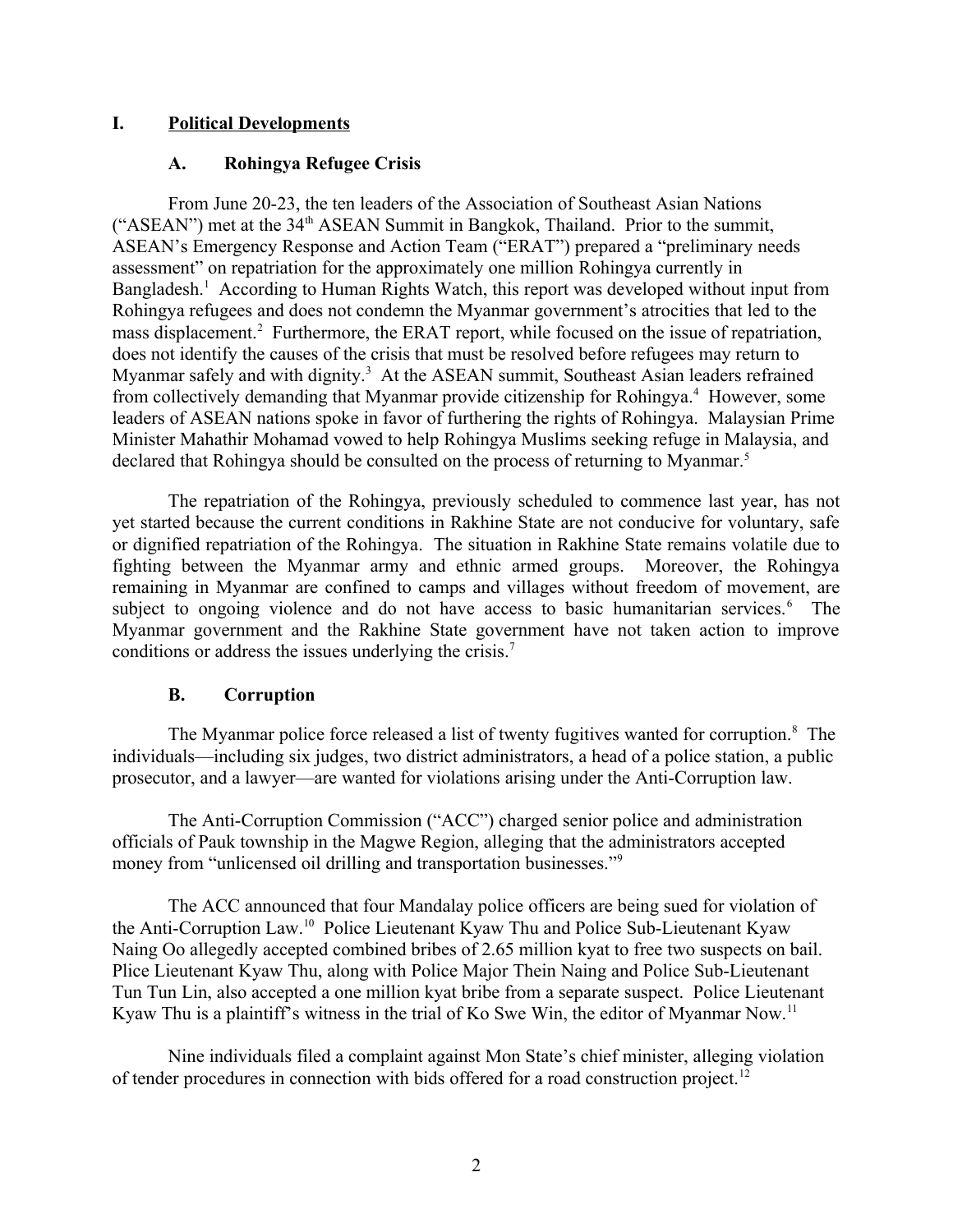#### <span id="page-2-0"></span>**C. International Community / Sanctions**

According to an independent review released on June 17, the UN's approach to Myanmar prior to the 2017 military crackdown is best characterized as a "systemic failure."<sup>13</sup> Gert Rosenthal, former Guatemalan Foreign Affairs Minister, who was appointed to review UN involvement in Myanmar from 2010-2018, authored the report.<sup>14</sup> In reaching his conclusion, he cited the lack of unified strategy and the lack of UN Security Council support.<sup>15</sup> After visiting Rakhine State last year, the epicenter of the Rohingya crisis, the other members of the Security Council have been deadlocked with China and Russia as to the best way to handle the current situation, which has significantly contributed to general inertia regarding Myanmar.<sup>16</sup> Moving forward, Rosenthal suggests that the UN place greater emphasis on coordination and strategic development.<sup>17</sup>

On June 18, a day after the internal UN report was released, Amnesty International published its own report highlighting the disproportionate suffering of the elderly throughout the Rohingya crisis.<sup>18</sup> The report concludes that the elderly's vulnerability is due in part to lack of mobility and inadequate access to healthcare. Among other things, the report cites an instance of people being burned alive in their homes and notes the general failure of the international community to alleviate the crisis.<sup>19</sup>

In the United States, the Burma United through Rigorous Military Accountability (BURMA) Act was approved by the U.S. House of Representatives' Committee on Foreign Affairs and, as of June 21, awaits consideration by the full House of Representatives.<sup>20</sup> The Act seeks to prevent further expansion of U.S. military assistance to Myanmar until certain reforms have been put into place—namely, reporting crimes against humanity and ensuring that the individuals accused of perpetrating these crimes are investigated and held accountable via sanction.<sup>21</sup> The bill comes several months after the Council of the European Union extended a ban on selling arms to Myanmar—a move that has had questionable efficacy as members of Myanmar's military were spotted at the Israeli Defense and Homeland Security Expo (ISDEF) in early June.<sup>22</sup>

At the 34<sup>th</sup> ASEAN Summit on June 23, 2019, leaders from the Association of Southeast Asian Nations reaffirmed their commitment to support humanitarian efforts in Myanmar and to repatriate the Rohingya. Repatriation has been a goal since November 2017, when Myanamar and Bangladesh signed a repatriation agreement. However, implementation has yet to occur.<sup>23</sup> Activists have described this latest declaration as "lacking teeth and spine."<sup>24</sup>

On June 21, the Myanmar government began a media blackout, which, as of June 30, is still ongoing.<sup>25</sup> The government cut internet access across northern Rakhine State and the neighboring Chin State in the midst of conflict between the Arakan Army and the military.<sup>26</sup> The order was issued by Thant Zin Maung, the National League for Democracy's appointed Union telecommunications minister.<sup>27</sup> According to Yanghee Lee, an independent expert who reports to the UN Human Rights council, the Tatmadaw is currently conducting a "clearance operation," which may "be a cover for committing gross human rights violations against the civilian population."<sup>28</sup> The internet blockade has effectively choked reporting, as journalists travelling to the active combat zones have difficulty sending video and text reports to their newsrooms.<sup>29</sup>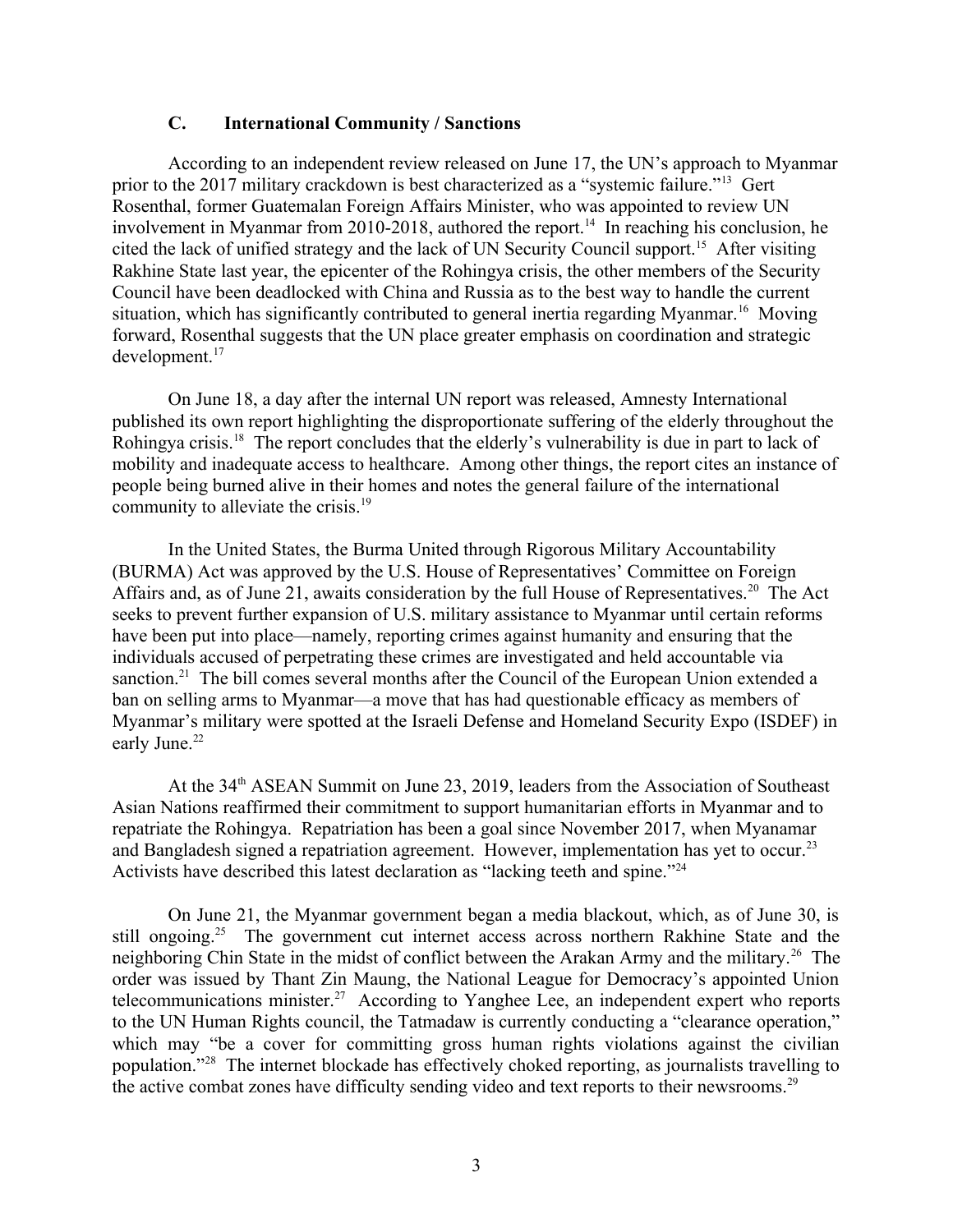#### **II. Civil and Political Rights**

#### <span id="page-3-2"></span><span id="page-3-1"></span>**A. Freedom of Speech, Assembly and Association**

On June 6, the court in Mandalay's Amarapura Township dropped one of the charges that the military filed against Thawbita, a Buddhist monk who allegedly posted material criticizing the military on Facebook.<sup>30</sup> The dropped charge was filed by a senior military official in May under Articles 505(a) and 505(b) of Myanmar's Penal Code, which attach criminal liability to circulating any information likely to cause failure of military duty or offence against the state.<sup>31</sup> Although the court dropped the charge under the Penal Code, Thawbita still faces a lawsuit under Article 66(d) of the Telecommunications Act for his previous Facebook posts, which accuse the military of being more destructive than a natural disaster and compared the commander-in-chief to a cow.<sup>32</sup> Article 66(d) of the Telecommunications Act contains a provision for criminal defamation, and the Irrawaddy reports that, by June 24, the total number of cases filed under Article 66 has reached 200.<sup>33</sup>

On June 2 and June 3, the Mandalay Regional Police arrested 7 protesters and charged another 25 under the Peaceful Assembly Act and related laws.<sup>34</sup> According to prison authorities, one of the arrested, Ko Tun Myint Win, died while in prison on June 5, allegedly due to high fever and alcohol withdrawal syndrome.<sup>35</sup> Ko Tun Myint Win's relatives, however, believe that his death was not due to alcoholism and accused the police and prison authorities of torture, while denying Ko Tun Myint Win's participation in the protests.<sup>36</sup> Earlier in May, about 50 to 100 protestors participated in a demonstration against the construction of a coal-powered cement plant, a \$200-million project to be operated by China's Myint Investment Co., in Patheingyi Township of the Mandalay Region.<sup>37</sup> On May 15, the police authorities used rubber bullets and tear gas to disperse the sit-in assembly and accused the protestors of "act[ing] anarchically and lawlessly."<sup>38</sup>

#### <span id="page-3-0"></span>**B. Freedom of the Press and Censorship**

On June 17, the lawyer representing Ko Swe Win, an editor of the Yangon-based news publication Myanmar Now, submitted a request to the Maha Aungmyay Court to dismiss a defamation lawsuit against Ko Swe Win filed under Article 66(d) of the Telecommunications Act.<sup>39</sup> Ko Swe Win's lawyer claimed that the plaintiff's witnesses have repeatedly failed to present to court, and the journalist has been on trial since July 30, 2017.<sup>40</sup> In 2017, Myanmar Now published an article accusing Wirathu, a nationalist monk, of essentially nullifying his status as a monk by supporting the perpetrators of the assassination of Ko Ni, a Muslim lawyer. One of Wirathu's followers subsequently filed a case against Ko Swe Win.<sup>41</sup> Since then, the Myanmar Now editor has made over 50 journeys from Yangon to the court in Mandalay to appear for court hearings.<sup>42</sup>

On June 19, Tatmadaw Captain Aung Myo Tun filed a lawsuit against three reporters for their coverage of a farmers' protest in Kayah State under Article 12 of the Privacy Law.<sup>43</sup> According to the military, the protestors trespassed into the compound of the battalion and the reporters are accused of assisting the protestors by filing real-time reports from the scene.<sup>44</sup> If convicted, the journalists face imprisonment of one to five years and an additional fine.<sup>45</sup> On June 25, the Myanmar Press Council sent a letter to the military chief arguing that only the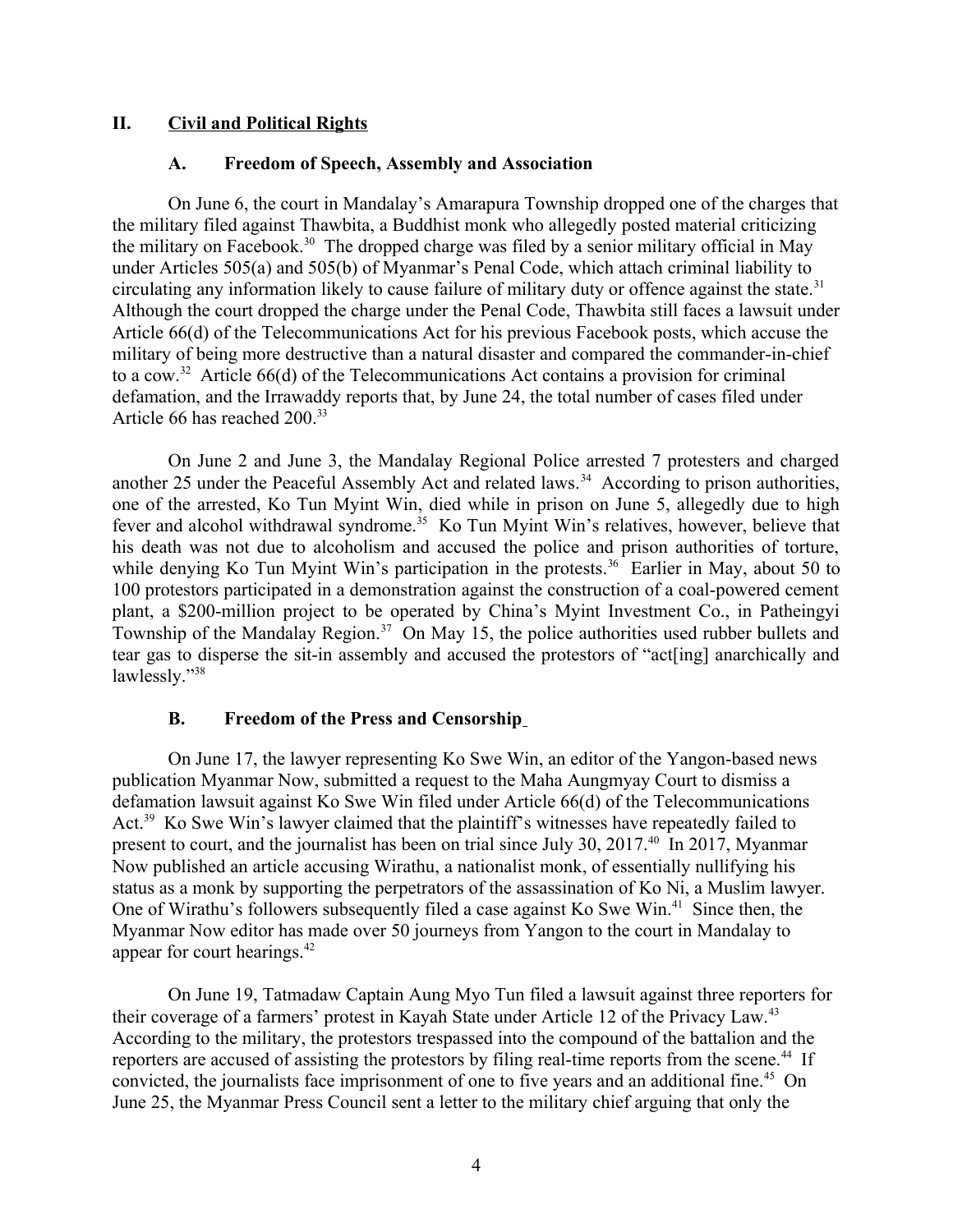Media Law is applicable to the case of the journalists, who "were only doing their job of reporting."<sup>46</sup> Article 12 of the Privacy Law, in contrast, imposes liability on privacy violations and trespassing, including assisting or abetting trespassing.

During the military's monthly press conference on June 21, Major-General Tun Tun Nyi (vice-chairman of the Tatmadaw True News Information Team) accused the media of unfair coverage for financial gain.<sup>47</sup> Tun Tun Nyi claimed that the news agencies should devote more coverage to the Tatmadaw's positive contributions and "help people make informed decisions," rather than "do[ing] business."<sup>48</sup>

On June 21, Myanmar's Ministry of Transport and Telecommunications ordered an internet shutdown, including mobile data services, in nine townships across Rakhine and Chin States.<sup>49</sup> The Ministry acted under Article 77 of the Telecommunications Law, which permits the suspension of telecommunications service in the case of an emergency,<sup>50</sup> and the Ministry referred to "disturbances of peace and use of internet services to coordinate illegal activities" as the grounds for its decision.<sup>51</sup> Fighting between the Tatmadaw and the Arakan Army has escalated in recent months in Rakhine State. Much of this region is off-limits to journalists, so internet access is crucial to reporting the conflict<sup>52</sup> and the internet blackout "deliberately" impedes journalists' ability to send, receive, and publish reports from Rakhine and Chin States."53

## **III. Economic Development**

### <span id="page-4-1"></span><span id="page-4-0"></span>**A. Economic Development—Legal Framework, Foreign Investment**

In the first-half of the current fiscal year, Myanmar received only \$2.5 billion of foreign direct investment. As a result, only 45% of the \$5.8 billion targeted by the Myanmar Investment Commission ("MIC") for the fiscal year 2018-19 has been achieved, with only four months remaining to reach the annual target. Since 2012, the MIC's annual target for FDI has been consistently met.<sup>54</sup>

According to the World Bank's June 2019 Myanmar Economic Monitor, growth in Myanmar has stabilized and the economy is expected to expand at a rate of 6.5% in the current 2018-19 fiscal year. Supported by higher productivity in sectors currently undergoing liberalization, such as the retail and wholesale and insurance sectors, and backed by a continuous roll-out of the state reform agenda, the World Bank expects that growth should accelerate to 6.7% by the fiscal year 2020-21. The World Bank also believes that implementation of projects under the China Myanmar Economic Corridor as well as a pickup in the transport, energy and manufacturing sectors will help sustain the pace of growth in the coming quarters. The World Bank notes, however, that the agriculture sector is underperforming because of reduced external demand for commodities produced in Myanmar. According to the World Bank, Myanmar needs to invest twice as much and implement projects three times faster to address its rapidly growing electricity demand. The report also highlights a persistent deterioration in state spending. According to the World Bank, the budget deficit for the fiscal year 2018-19 is projected to be considerably lower than the target of 5.4% of GDP. Indicative data suggests that actual spending was nearly 20% less than the half-year spending target, with capital spending just above 55% of the half-year target for the fiscal year.<sup>55</sup>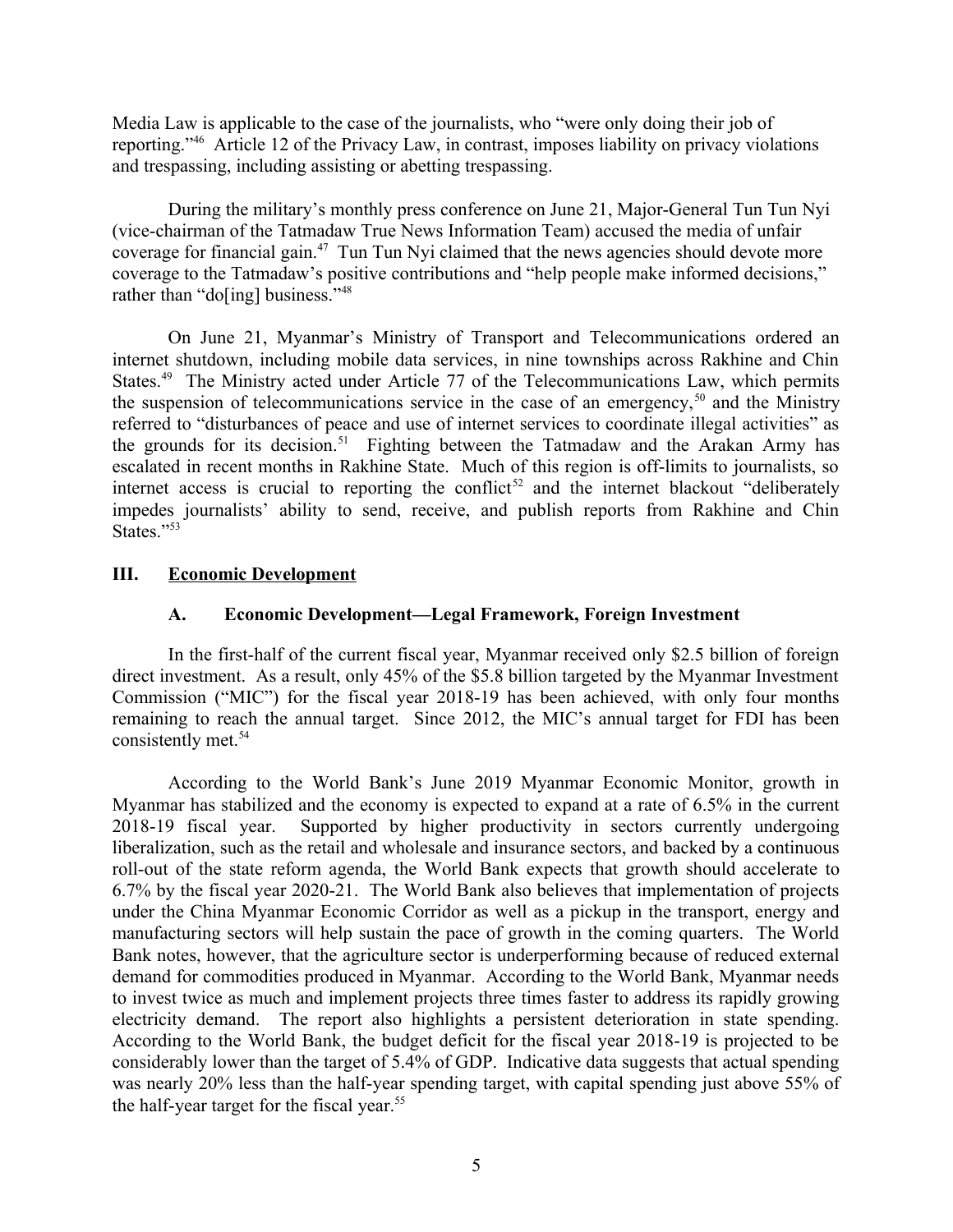The MIC has recently approved 12 local and foreign investments worth over \$174 million. The investments are in the agricultural and breeding, industry, education, transportation and mining sectors. The new investments are expected to create up to 2,909 jobs for citizens.<sup>56</sup>

Aung Naing Oo, the permanent secretary of the Ministry of Investment and Foreign Economic Relations, said recently that a lack of coordination between the unions and regional governments on development policies and weak implementation of new laws has hampered the flow of foreign direct investment into Myanmar. He added that political uncertainties, poor infrastructure, lack of skilled labor, an underdeveloped capital market, high taxes and a legal system with ancient laws dating back to the British colonial era has held back investment. In his opinion, the Myanmar legal framework requires an overhaul.<sup>57</sup>

Following liberalization of the banking and insurance sectors, which now permit 100% foreign direct investment, Myanmar plans to launch a financial inclusion road map according to Thant Zin, director at the Financial Regulatory Department. With the support of the United Nations Capital Development Fund, the road map will aim to improve the nation's financial sector through 2022. It will oversee three key sectors – demand, supply and regulations. According to Myanmar officials, the road map will improve financial access, usage and quality of financial services to all and will mainly focus on four areas – supporting the national financial inclusion strategy and implementation plan, elevating capacity building to enhance the ecosystem, promoting innovations via digital platforms and increasing awareness on financial education and consumer protection.<sup>58</sup>

Myanmar recently announced the first power tariff increase in five years. Electricity rates will increase substantially beginning in July 2019 for both residential and business users.<sup>59</sup>

International Finance Corporation, a member of the World Bank Group, has converted its 2014 loan to Yoma Bank Limited, one of the largest banks in Myanmar, into a 5% equity shareholding. With this conversion, IFC becomes the first international investor in a commercial bank in Myanmar. This marks an important milestone in the country's banking sector.<sup>60</sup>

A Chinese petrochemical giant and a Myanmar firm have jointly proposed the development of nearly \$800 million worth of projects near the Kyaukphyu Special Economic Zone's deep seaport and Ramree Island in Rakhine State. The centerpiece of the proposal is a new logistics terminal on Maday Island, situated 10 kilometers east of Kyaukphyu, to support the deep seaport project. It also includes a project in Za Yet Pyin Village on Ramree Island called the Sea View Beach, 40 kilometers south of Kyaukphyu District, as well as a \$5 million fishery in the Than Zit River <sup>61</sup>

The Myanmar Ministry of Commerce announced it will propose draft legislation later this year to relax the decades-old ban on alcohol imports. The liberalization is expected to pave the way for more direct foreign investment in the beverage industry and depress the thriving black market. The restriction on alcohol imports has resulted in massive quantities of foreign alcohol being smuggled into Myanmar, fueling illicit trade. Customs department data suggests that 1.3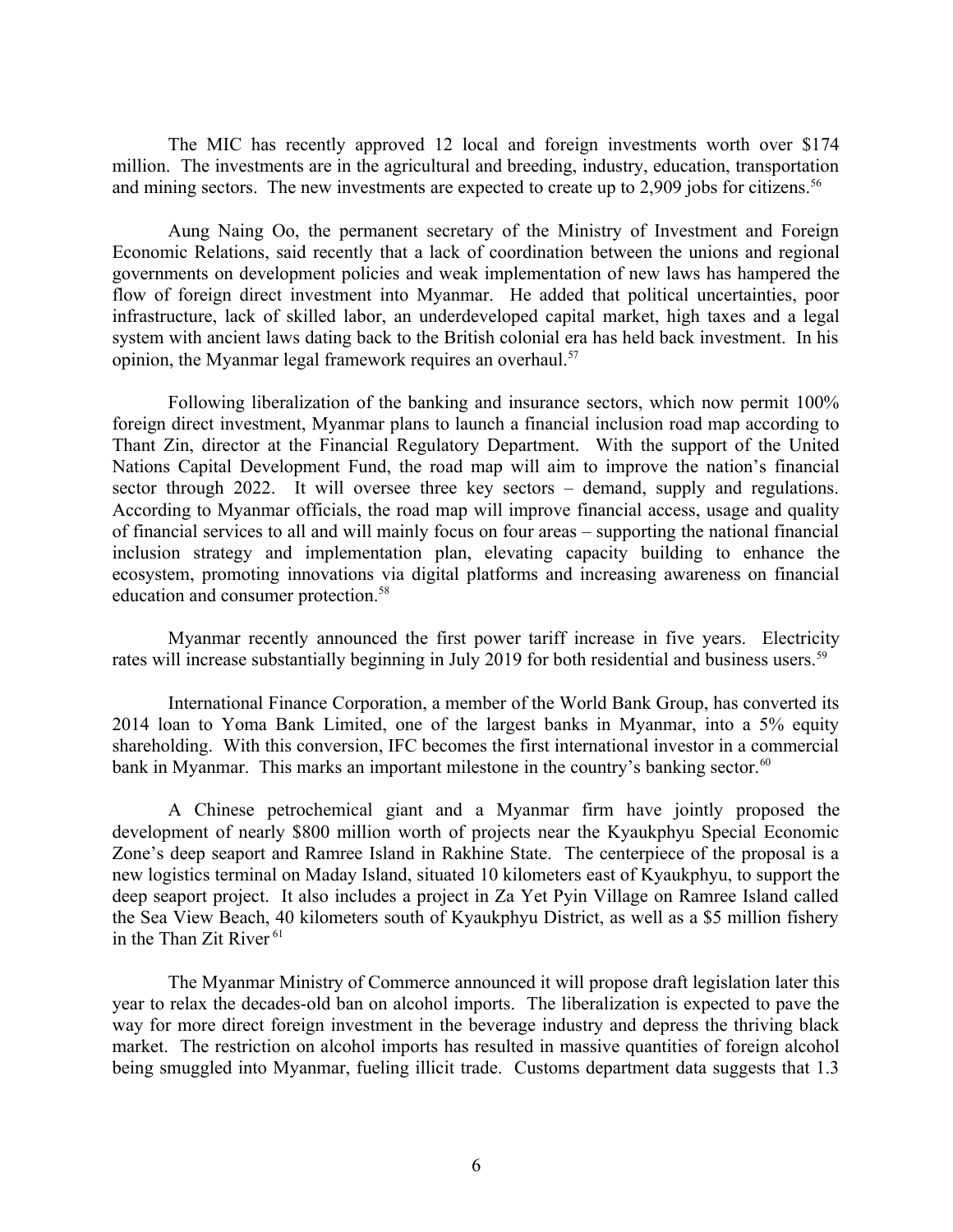million liters of distilled spirits valued at almost \$8 million was legally imported in 2017, while the black market is estimated to be worth several hundred million dollars on an annual basis.<sup>62</sup>

#### <span id="page-6-0"></span>**B. Economic Development—Infrastructure, Major Projects**

The Myanmar Times reports that electricity rates will substantially increase from July 2019 for both residents and businesses.<sup>63</sup> This increase is the first change in tariffs in the last five years and will result in consumer monthly bills increasing by over 70%. However, investors and analysts in the energy sector welcome the increase because Myanmar's present electricity price is financially unsustainable, with the lowest rates in ASEAN.

The Ministry of Electricity and Energy announced that the demand for electricity in 2019 is expected to be higher than projected as a result of the late arrival of the monsoon.<sup>64</sup> The ministry had originally estimated a 15% increase in demand for power this year, but to date, demand has already risen 19%. Additionally, the capacity of Myanmar's hydropower plants is unable to keep up with the country's total power needs. Electricity generation is being carried out using generators powered by natural gas and diesel to keep up.

The first phase of electricity generation from Myanmar's first solar power plant was completed on June 27.<sup>65</sup> Located in Minbu Township, in upper Myanmar's Magwe Region, the Minbu Solar Power Plant was developed by Green Earth Power (Myanmar) under a buildoperate-transfer contract. It will have a total capacity of 170MW and produce 350 million kWh per annum, electrifying about 210,000 households, according to a government announcement. Each of the first three stages of construction will add 40MW of power generation capabilities while the fourth and final stage will add 50MW.

Construction of an offshore supply base will begin in November on the beach at Palin Chaing in Ngapudaw Township, Irrawaddy Region.<sup>66</sup> The \$55 million project was approved by the Myanmar Investment Commission and will be built by Myint and Associates Offshore Supply Base. The company has signed a pledge to meet local residents' demands regarding environmental impact. Additionally, traditional fishing will continue through construction. When complete, the base will supply, transport and store necessities for the exploration of offshore oil and gas fields.

On June 5, the deputy minister of the Ministry of Construction, Kyaw Lin, submitted a bill entitled "Urban and Regional Development Planning," which aims to prompt a more systematic development of the country's urban centers and includes recommendations for how cities should be developed with the goal of reducing the gap between urban and rural areas. Kyaw Lin said that when the bill becomes law, urban development projects can be carried out in accordance with the objectives of the Myanmar Sustainable Development Plan.<sup>67</sup>

On June 11, PTT Public Company Limited, a Thai state-owned oil and gas company, announced plans to build an oil product and liquefied petroleum gas ("LPG") storage terminal in Myanmar through a joint venture between its retail arm, PTT Oil and Retail Business Public Company Limited, and Myanmar's domestic private-sector firm Bright Energy. The warehouse and port project will be located in Thilawa, near Myanmar's commercial capital Yangon, and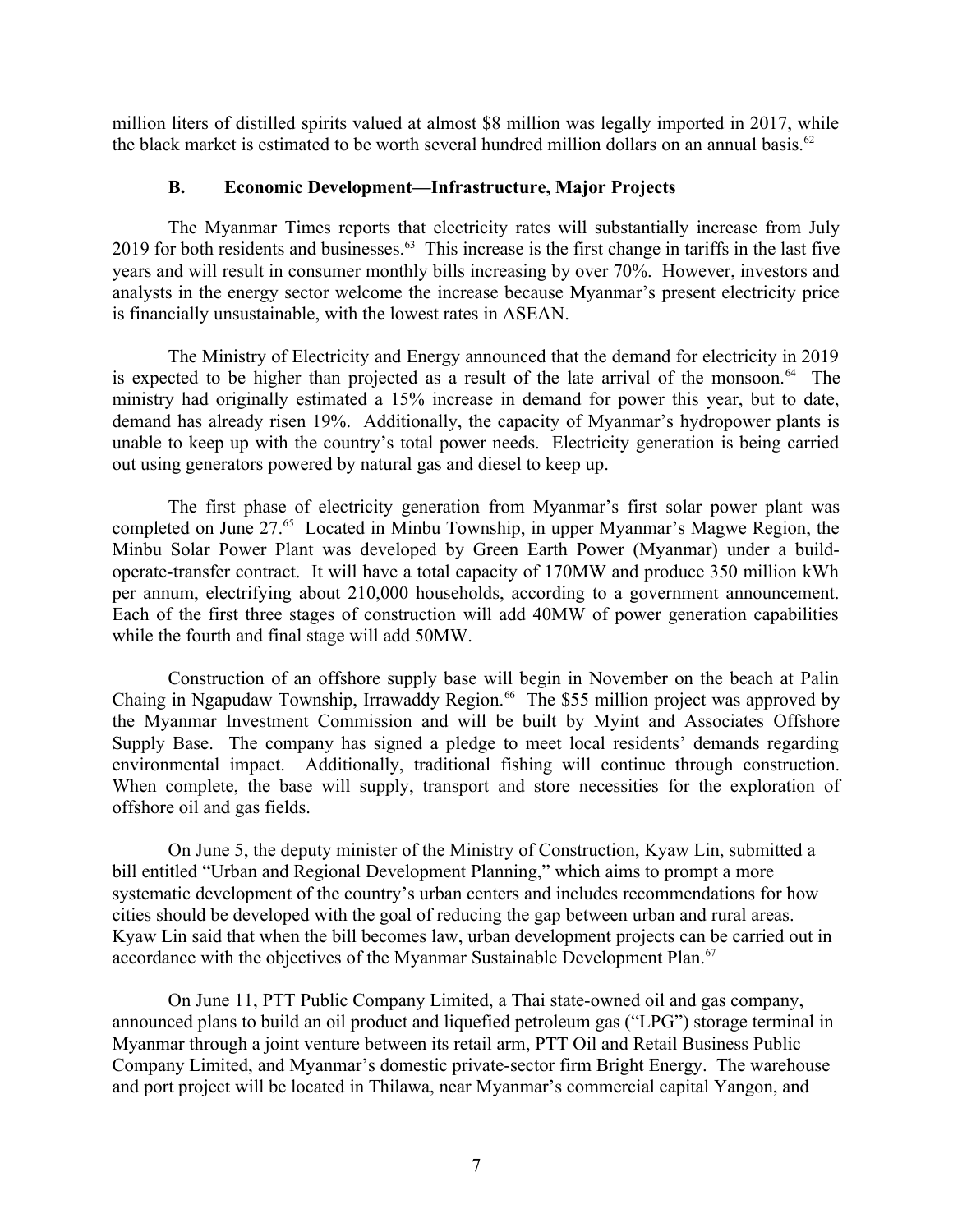will be the largest oil depot in the country when completed in 2021. PTTOR and Bright Energy will also set up wholesale and retail sales operations, targeting 1,000 t/month of LPG sales.<sup>68</sup>

### <span id="page-7-2"></span>**C. Land Seizure**

The Tatmadaw filed a lawsuit against three reporters who covered a farmers' protest in Kayah State's Loikaw under Article 12 of the Law Protecting the Privacy and Security of Citizens.<sup>69</sup> According to the Tatmadaw, farmers trespassed into the compound of the battalion, destroying its fence and hundreds of trees grown as a windbreak. The Tatmadaw also accused the reporters of assisting the protesters by filing real-time reports from the scene. According to locals, the battalion seized the village area in 1989 without compensation to villagers. The latest protest was staged after the military took more land and fenced off the route to the area's farms.

## **IV. Peace Talks and Ethnic Violence**

## <span id="page-7-1"></span><span id="page-7-0"></span>**A. Ethnic Violence**

Twenty civilians were killed in fighting between the Tatmadaw and the Arakan Army ("AA") in Rakhine State in the past five months, according to a spokesperson for the President's Office.<sup>70</sup> During the same period, about 100 AA soldiers and 31 police have been killed. It has been reported that several Tatmadaw officers have also been killed,<sup>71</sup> but the spokesman did not reveal casualty figures for government forces. He said 32 police and 43 civilians had been wounded, and six police officers have gone missing since clashes began. Fighting between the Tatmadaw and the AA, which seeks greater autonomy in Rakhine State, intensified after the AA attacked police outposts in northern Rakhine on January 4.

At least five more civilians were killed in northern Rakhine State's rural Minbya area on June 3 when artillery landed near a monastery sheltering more than one hundred villagers during the ongoing fighting between the Tatmadaw and the  $AA^{72}$ . The shelling was part of fresh clashes that broke out between the Tatmadaw and the AA in the mountains along the eastern bank of the Laymyo River.<sup>73</sup> Due to the chaotic situation, the victims have not yet been identified by relatives. Nine other villagers were wounded in the shelling. On June 6, one civilian was killed and three others were wounded by artillery shelling in the village of Ganan Me in Rakhine State's Ponnagyun Township.<sup>74</sup>

On June 14, at least three men and a child from northern Rakhine State's Mrauk-U Township were wounded when a military unit opened fire along a village road.<sup>75</sup> A local abbot said that the army unit had accused the villagers of planting landmines on a nearby highway and began indiscriminately firing at a village primary school that was in session. Locals say there was no armed engagement between the AA and the Tatmadaw in the village immediately prior to the incident. The Tatmadaw said that military soldiers responded to where bullets were coming from and that AA fighters were using the monastery compound as cover while ambushing the military unit.

Over 750 civilians from rural parts of Chin State's Paletwa Township have fled to urban areas of the township to avoid being trapped by the fighting between the Tatmadaw and the AA.<sup>76</sup> The internally displaced persons ("IDPs") are taking shelter at three camps and the houses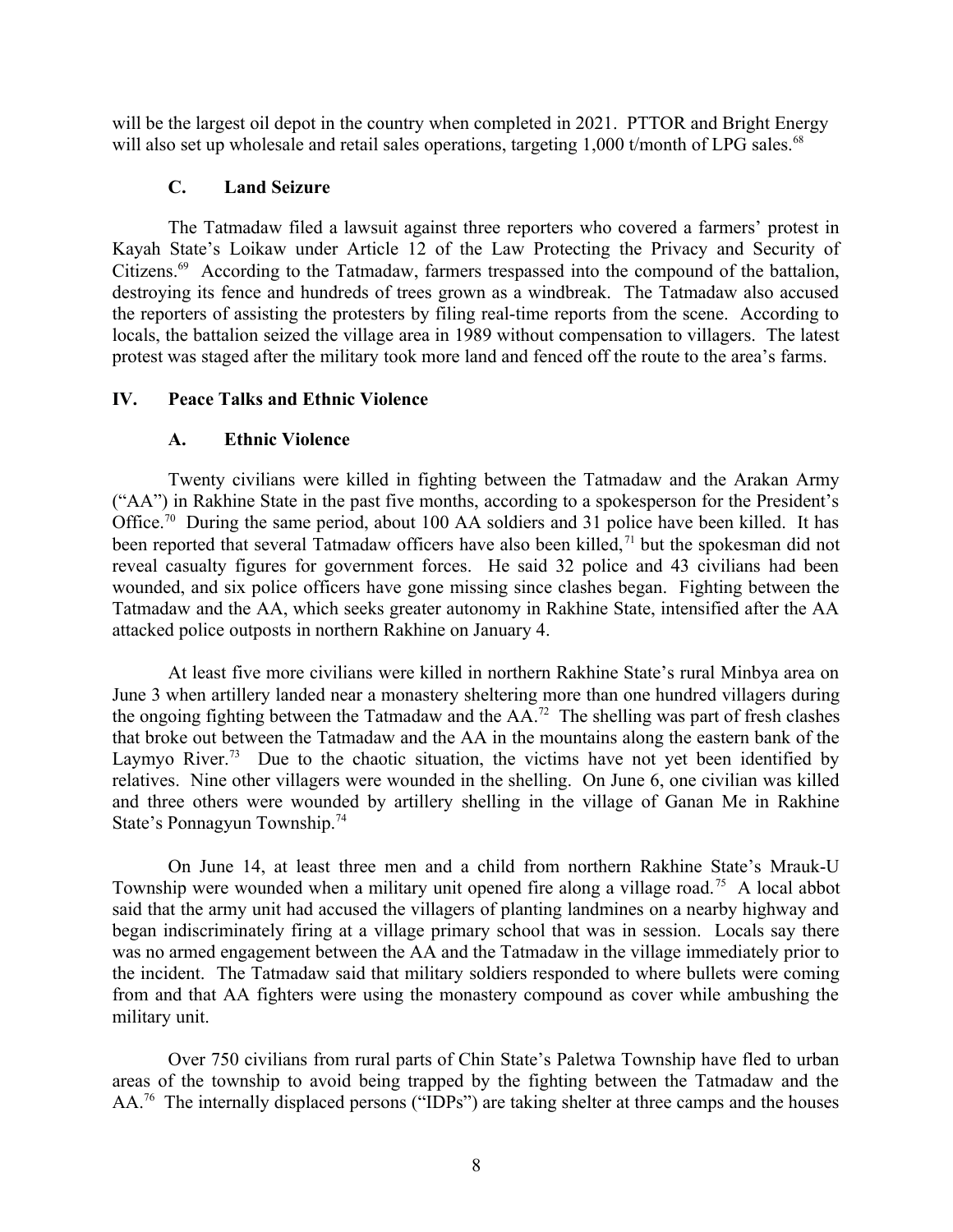of relatives. According to local humanitarian groups, more than 40,000 people have been displaced by clashes in Kyauktaw, Buthidaung, Minbya, Rathedaung, Mrauk-U and Ponnagyun townships in northern Rakhine State.

The Tatmadaw suffered two casualties in a navy tugboat attack by the AA in the creek of Set Yoe Kya, near Sittwe, in Rakhine State on June 22.<sup>77</sup>

The Tatmadaw has refuted the AA's claim that the military has suffered over 1,000 casualties in fighting with the AA in western Myanmar since early this year.<sup>78</sup> On June 8, the AA released a report in which it listed Tatmadaw fatalities and injuries in the five-month period from January through May in six northern Rakhine townships and Chin State's Paletwa Township. The report estimated that 1,144 military soldiers were killed in clashes. Tatmadaw spokesman Brigadier General Zaw Min Tun said that the actual figure "is even less than 10 percent of what they said." He went on to say that the Tatmadaw does not publish casualty figures of either side while a conflict is ongoing.

Over 220 people from four villages in rural parts of Kutkai Township, in northern Shan State, have fled their homes following military tensions between the Tatmadaw and the Ta'ang National Liberation Army ("TNLA") on June 16.<sup>79</sup>

The Tatmadaw said that there were fewer clashes in May in five regional commands where the military has declared a unilateral ceasefire.<sup>80</sup> "Outbreaks of fighting have significantly declined. It is a good sign," Major General Soe Naing Oo told a press conference. Six armed clashes occurred in May – five in the North Eastern Command and one in the Triangle Region Command. In the past five months, the military has clashed 59 times with armed ethnic groups, and the groups have fought 45 times among themselves in the five regional commands, he said.

The Tatmadaw also denied reports by Indian news agencies that the armed forces of the two countries have been conducting joint military operations against rebel groups fighting the Indian government from bases along the border.<sup>81</sup> According to the reports, the Indian and Myanmar armed forces have conducted joint military operations against outposts of the United Liberation Front of Assam ("ULFA"), the National Socialist Council of Nagaland-Khaplang ("NSCN-K"), the National Democratic Front of Boroland ("NDFB") and the Kamtapur Liberation Organization ("KLO"), which are active along Myanmar's borders with the Indian states of Manipur, Nagaland and Assam. Speaking to The Irrawaddy on condition of anonymity, a source close to the NSCN-K also denied there had been any joint military operations between India and Myanmar.

The Tatmadaw extended its unilateral ceasefire across five regional commands in Kachin and Shan States for two additional months, concluding on August  $31.^{82}$  This is the second time the military has extended its unilateral ceasefire since it announced its original four-month truce on December 21, 2018.

#### <span id="page-8-0"></span>**B. Peace Talks**

The National Socialist Council of Nagaland-Khaplang ("NSCN-K"), based along the Myanmar-India border in northwestern Myanmar, said that they will not sign the Nationwide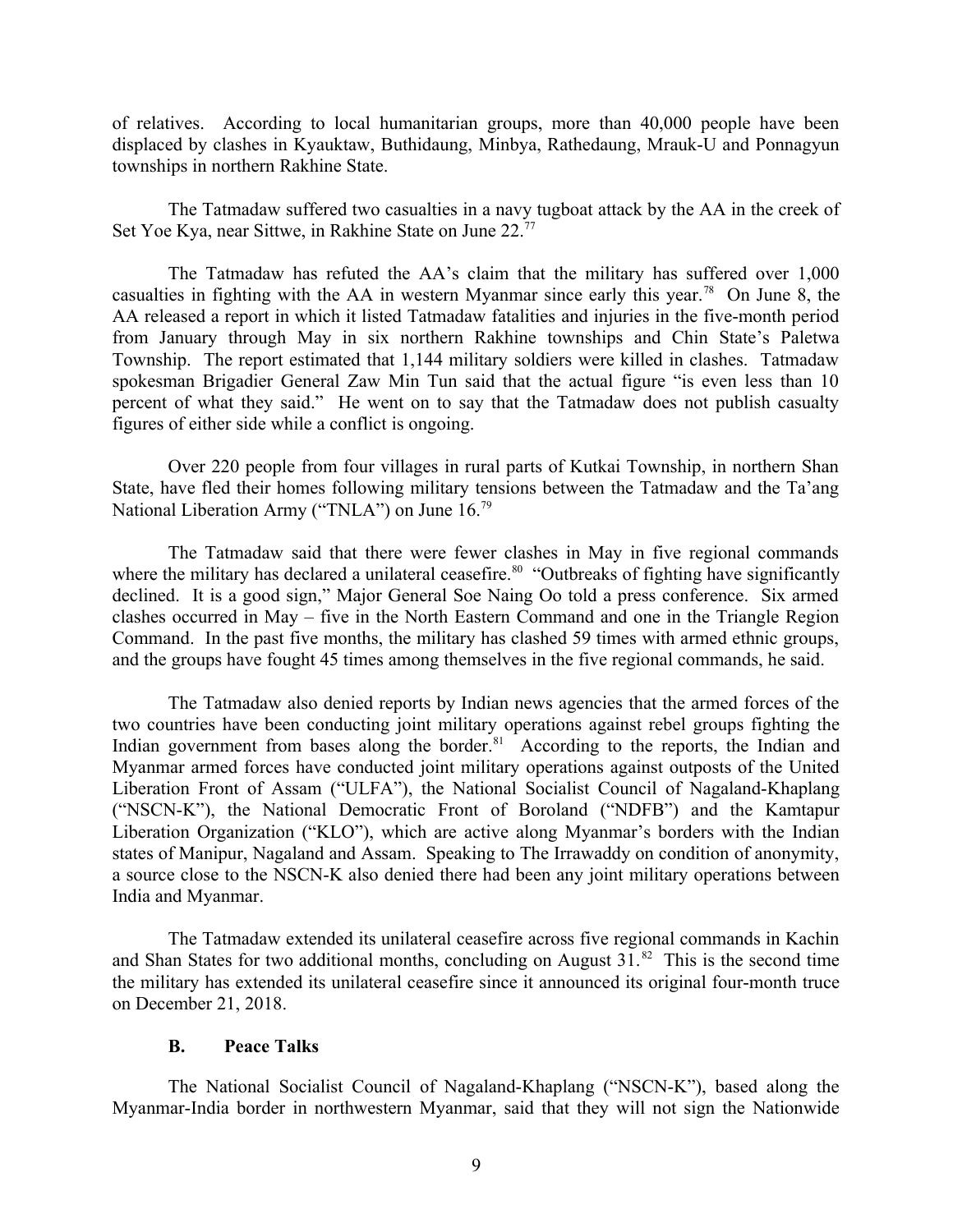Ceasefire Agreement ("NCA").<sup>83</sup> Joseph Lam Kan, the NSCN-K's public relations officer, said that Naga people want an independent state from both India and Myanmar for the Naga people, that the NCA is not written for the Naga people and that it puts too much trust in India. The NSCN-K signed a regional bilateral ceasefire with the Sagaing Region government on April 9, 2012, and the Myanmar federal government had invited the group to sign the NCA. The Tatmadaw said that it will continue its operations against the NSCN-K and Indian insurgent groups working from its soil. $84$  The Tatmadaw has been in control of the NSCN-K headquarters in Taga, in Nanyun Township of the Naga Self-Administrative Zone in Sagaing Region, since a raid on January 29, which was instigated by claims that the group was giving refuge to Assam and Manipur (Meitei) rebels from India. The military arrested 24 Assam and Manipur rebels and police charged them under Article 17/1 of Myanmar's Unlawful Association Act. They were each sentenced to two years' imprisonment on May 15. Five NSCN-K leaders were also detained in the raid and are their trials are ongoing. Both the NSCN-K and the military have accused each other of violating the 2012 bilateral agreement.

Critics say that the Tatmadaw's successful effort to shut down a discussion of the peace process by Myanmar ethnic armed organizations ("EAOs") in Chaing Mai, Thailand violated the rights of EAOs to gather and the principles of the NCA.<sup>85</sup> Thai authorities canceled the planned working group discussion of the Peace Process Consultative Meeting ("PPCM") at the request of the Myanmar military attaché in Bangkok. The attaché objected to the meeting because it would have been joined not only by the ten NCA signatories, but also by two non-signatories – the Karenni National Progressive Party and the Kachin Independence Organization. Critics said the move could set back trust-building efforts between the Myanmar military and the EAOs before either side is ready to move on to formal peace negotiations. However, military spokesman Brigadier General Zaw Min Tun said he did not believe this would be the case.

The Union Peace Dialogue Joint Committee ("UPDJC") secretariat held an informal meeting at the National Reconciliation and Peace Center ("NRPC") in Yangon to try to find solutions to break the impasse in the country's peace process.<sup>86</sup> Speaking at the meeting, Khin Zaw Oo, who is also the secretary of the government's Peace Commission, called on all parties to continue to work within the peace process, instead of complaining about it from the outside. "It is important that everyone comes inside and discusses [the issues] frankly," he said, seemingly frustrated at some ethnic armed groups' decision to stay away from peace talks. "Informal talks contribute to trust building, but they are not enough. There is a need to hold formal meetings in line with procedures to reinforce the relations. Decisions reached at the formal meetings are key to overcoming the obstacles and keep the negotiation process going. We have to admit that the negotiation process has stalled, as formal meetings have stalled," Khin Zaw Oo said.

The National Democratic Alliance Army ("NDAA") chairman Sai Lin pledged to preserve "eternal peace" at an address marking the  $30<sup>th</sup>$  anniversary of the group's truce with the government.<sup>87</sup> High-ranking officials of both signatories and non-signatories to the NCA, representatives of political parties and local residents attended the event.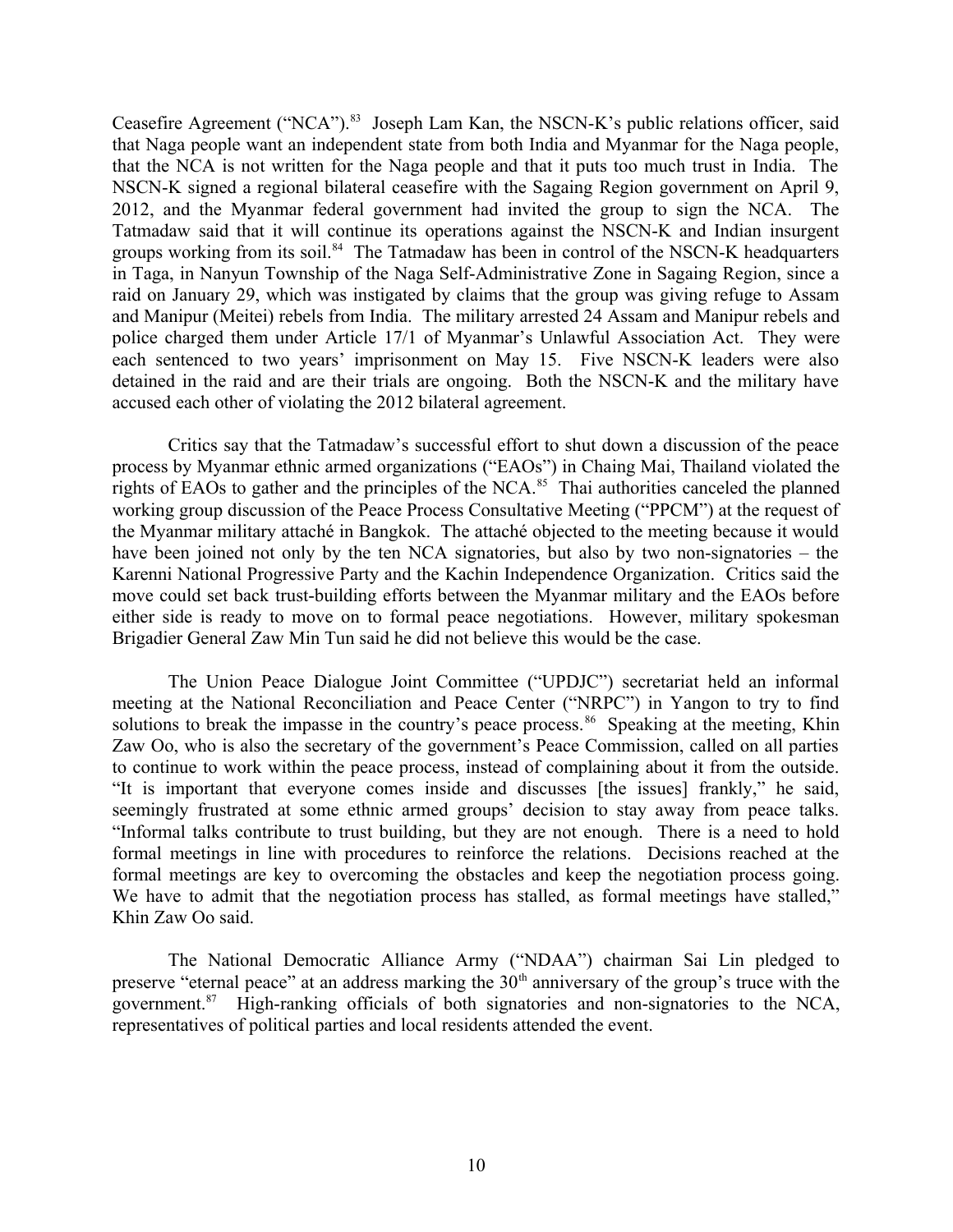| $\,1\,$<br>Human Rights Watch, June 19, 2019: https://www.hrw.org/news/2019/06/19/asean-dont-whitewash-atrocities-against-<br>rohingya<br>$\overline{2}$                                                                                                                                                                                                                                                                     |  |
|------------------------------------------------------------------------------------------------------------------------------------------------------------------------------------------------------------------------------------------------------------------------------------------------------------------------------------------------------------------------------------------------------------------------------|--|
| Id.<br>$\overline{3}$<br>Id.                                                                                                                                                                                                                                                                                                                                                                                                 |  |
| <sup>4</sup> Bloomberg, June 23, 2019: https://www.bloomberg.com/news/articles/2019-06-23/asean-leaders-hold-off-from-demanding-<br>citizenship-for-rohingyas<br>5<br>Id.                                                                                                                                                                                                                                                    |  |
| 6<br>Human Rights Watch, June 19, 2019: https://www.hrw.org/news/2019/06/19/asean-dont-whitewash-atrocities-against-<br>rohingya                                                                                                                                                                                                                                                                                             |  |
| Id.<br><sup>8</sup> The Irrawaddy, June 10, 2019, https://www.irrawaddy.com/news/burma/20-fugitives-including-judges-administrators-wanted-                                                                                                                                                                                                                                                                                  |  |
| suspicion-corruption.html<br><sup>9</sup> Myanmar Times, June 12, 2019, https://www.mmtimes.com/news/townships-senior-officials-charged.html.                                                                                                                                                                                                                                                                                |  |
| <sup>10</sup> The Irrawaddy, June 14, 2019, https://www.irrawaddy.com/news/burma/four-mandalay-policemen-face-corruption-charges.html.<br><sup>11</sup> The Irrawaddy, June 17, 2019, https://www.irrawaddy.com/news/burma/dismissal-lawsuit-myanmar-now-editor-requested.html.<br><sup>12</sup> The Irrawaddy, June 20, 2019, https://www.irrawaddy.com/news/group-asks-anti-corruption-agency-investigate-mon-state-chief- |  |
| minister.html.<br><sup>13</sup> The Irrawaddy, June 18, 2019: https://www.irrawaddy.com/news/systemic-failure-un-ahead-myanmar-military-crackdown-                                                                                                                                                                                                                                                                           |  |
| review.html.<br>14<br>Id.                                                                                                                                                                                                                                                                                                                                                                                                    |  |
| 15<br>Id.<br>16<br>Id.                                                                                                                                                                                                                                                                                                                                                                                                       |  |
| 17<br>UN News, June 17, 2019: https://news.un.org/en/story/2019/06/1040681.<br><sup>18</sup> Radio Free Asia, June 18, 2019: https://www.rfa.org/english/news/myanmar/reports-fault-myanmars-treatment-of-older-ethnic-                                                                                                                                                                                                      |  |
| minorities-06182019165543.html.<br>19<br>Id.                                                                                                                                                                                                                                                                                                                                                                                 |  |
| 20<br>The Irrawaddy, June 21, 2019: https://www.irrawaddy.com/news/tatmadaw-sanctions-bill-heads-vote-us-congress.html<br>21<br>Id.                                                                                                                                                                                                                                                                                          |  |
| <sup>22</sup> The Irrawaddy, June 7, 2019: https://www.irrawaddy.com/news/burma/myanmar-military-officials-presence-israeli-arms-expo-<br>raises-eyebrows.html.                                                                                                                                                                                                                                                              |  |
| <sup>23</sup> The Irrawaddy, June 24, 2019: https://www.irrawaddy.com/news/asia/asean-support-myanmar-rohingya-repatriation-process.html.<br><sup>24</sup> Anadolu Agency, June 24, 2019: https://www.aa.com.tr/en/asia-pacific/asean-declaration-on-rohingya-lacks-teeth/1514666.                                                                                                                                           |  |
| <sup>25</sup> The Irrawaddy, June 24, 2019: https://www.irrawaddy.com/news/asia/asean-support-myanmar-rohingya-repatriation-process.html.<br>26<br>Id.<br>27<br>Id.                                                                                                                                                                                                                                                          |  |
| <sup>28</sup> Reuters, June 24, 2019: https://www.reuters.com/article/us-myanmar-un/myanmar-blackout-may-be-cover-for-gross-human-rights-<br>violations-un-investigator-idUSKCN1TP20K.                                                                                                                                                                                                                                       |  |
| <sup>29</sup> The Irrawaddy, June 25, 2019: https://www.irrawaddy.com/news/burma/govt-faces-backlash-for-n-rakhine-internet-blackout.html.<br><sup>30</sup> The Irrawaddy, June 6, 2019: https://www.irrawaddy.com/news/burma/court-drops-extra-charge-monk-accused-defaming-                                                                                                                                                |  |
| military.html.<br>$31$ Id.                                                                                                                                                                                                                                                                                                                                                                                                   |  |
| <sup>32</sup> The Irrawaddy, September 24, 2019: https://www.irrawaddy.com/news/burma/colonel-seeks-defamation-suit-monk-posts-<br>commander-chief.html.                                                                                                                                                                                                                                                                     |  |
| <sup>33</sup> The Irrawaddy, June 24, 2019: https://www.irrawaddy.com/news/burma/total-number-defamation-cases-telecommunications-law-<br>hits-200.html.                                                                                                                                                                                                                                                                     |  |
| <sup>34</sup> The Irrawaddy, June 6, 2019: https://www.irrawaddy.com/news/burma/suspicions-surround-death-man-arrested-mandalay-<br>protest.html.<br>$\overline{\frac{35}{}}$ Id.                                                                                                                                                                                                                                            |  |
| $36$ Id.<br><sup>37</sup> The Irrawaddy, June 3, 2019: https://www.irrawaddy.com/news/burma/police-file-charges-cement-factory-protesters.html.                                                                                                                                                                                                                                                                              |  |
| $38$ Id.<br><sup>39</sup> The Irrawaddy, June 17, 2019: https://www.irrawaddy.com/news/burma/dismissal-lawsuit-myanmar-now-editor-requested.html.                                                                                                                                                                                                                                                                            |  |
| $40$ Id.                                                                                                                                                                                                                                                                                                                                                                                                                     |  |
| <sup>41</sup> The Irrawaddy, January 17, 2019: https://www.irrawaddy.com/features/nationalists-subject-journalist-devastating-legal-<br>ordeal.html.<br>$42$ Id.                                                                                                                                                                                                                                                             |  |
| <sup>43</sup> The Irrawaddy, June 21, 2019: https://www.irrawaddy.com/news/burma/myanmar-military-sues-3-reporters-farmers-protest-<br>loikaw.html.<br>44<br>Id.                                                                                                                                                                                                                                                             |  |
| 45<br>The Irrawaddy, June 26, 2019: https://www.irrawaddy.com/news/burma/press-council-requests-role-case-journalists.html.<br>46<br>Id.                                                                                                                                                                                                                                                                                     |  |
| 47<br>The Irrawaddy, June 24, 2019: https://www.irrawaddy.com/news/burma/tatmadaw-accuses-media-unfair-coverage.html.<br>48<br>Id.                                                                                                                                                                                                                                                                                           |  |
| 49<br>Mizzima, June 24, 2019: http://mizzima.com/article/internet-blackout-imposed-myanmars-restive-rakhine-state.<br>50<br>Human Rights Now, June 28, 2019: https://www.hrw.org/news/2019/06/28/myanmar-internet-shutdown-risks-lives.                                                                                                                                                                                      |  |
| <sup>51</sup> The Irrawaddy, June 23, 2019: https://www.irrawaddy.com/news/burma/myanmar-orders-internet-shutdown-conflict-torn-rakhine-<br>state-telco-operator.html.                                                                                                                                                                                                                                                       |  |
| $52$ Id.                                                                                                                                                                                                                                                                                                                                                                                                                     |  |

<sup>53</sup> Committee to Protect Journalists, June 24, 2019:<https://cpj.org/2019/06/myanmar-authorities-shut-down-internet-access-in-r.php>.

<sup>54</sup> Myanmar Times, June 10, 2019:<https://www.mmtimes.com/news/better-implementation-law-needed-draw-foreign-investors.html>